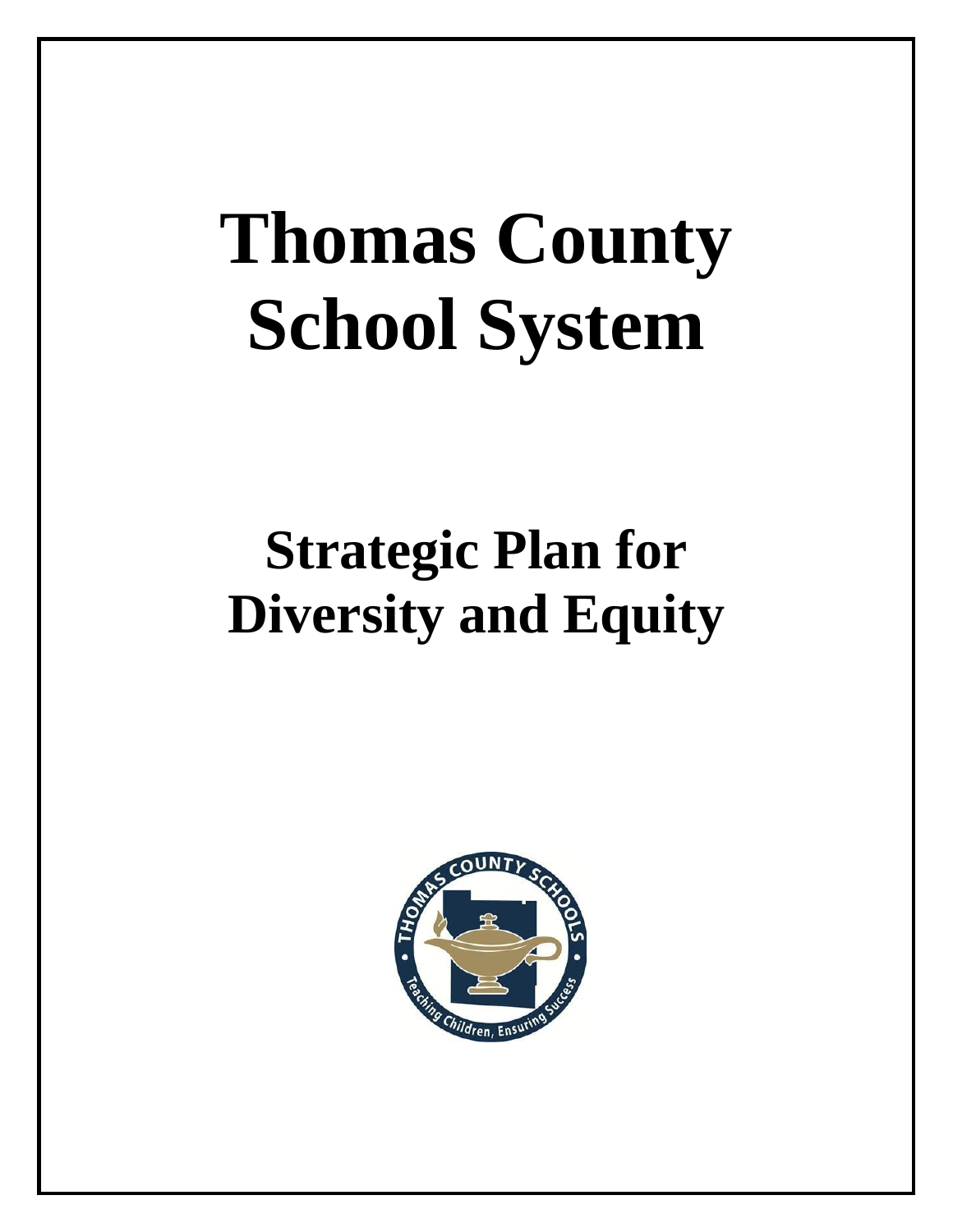Message from the superintendent:

The Thomas County School System is committed to providing quality instruction and opportunities for all students to reach their potential. From our traditional to our non-traditional students, we have a place where every student can thrive.

Over the last several years, we have made significant strides in increasing the high school graduation rate while closing the gap between the four-year graduation rates of black and white students. Through the MERIT program, we have increased five-fold the enrollment of black students in gifted and accelerated classes at our middle school. We have also increased the diversity of our staff by 16% since 2011.

Even though we are proud of these achievements, we know that we have much more work left to do. We are committed to securing the best teacher available for every classroom, and in our comprehensive recruitment efforts, we make deliberate efforts to increase the diversity of our teaching and administrative staffs.

Our commitment to diversity is not new. The Thomas County Board of Education has long had policies ensuring Equal Employment Opportunities and Equal Educational Opportunities. (A copy of policies GAAA and JAA are provided in the appendix of this document.) Our system's strategic plan also includes a recruitment goal dedicated to faculty diversity.

This plan is intended to pull together in one place for easy reference our system's vision, mission, and goals to promote diversity. As stated in this plan, it is a living document that is subject to constant revision as needed to meet the changing needs of our system.

Parents and other community stakeholders are encouraged to take advantage of the many opportunities available to serve on school councils, to attend parental involvement activities, and to join our various parent organizations and booster clubs.

If you have any suggestions about how we can make our school system better, please feel free to contact me or any member of my staff.

Best regards,

Lisa Williams, Ed.D. Superintendent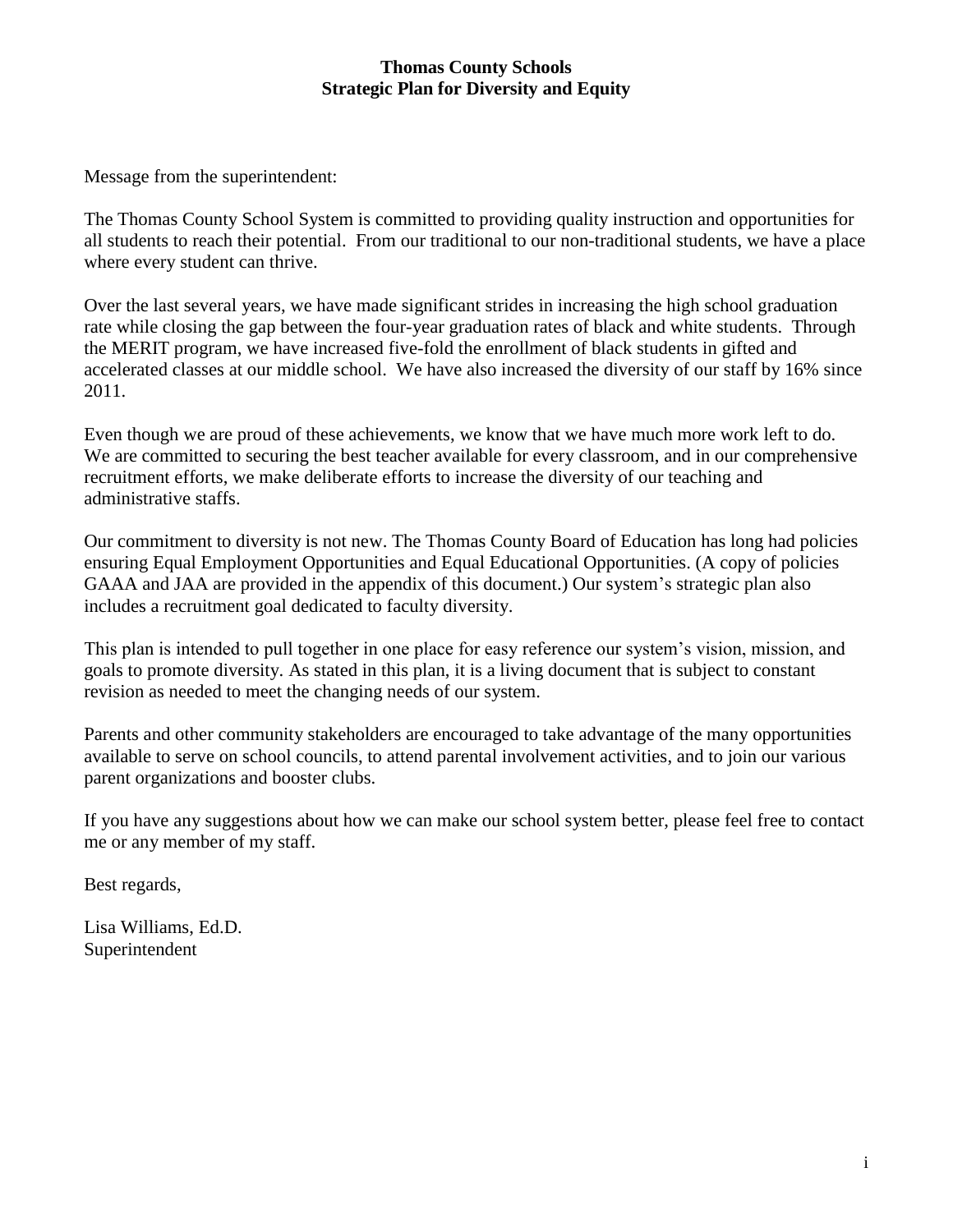| Goal 4: Strengthen connections with English Language Learners (ELL) and new American families4   |
|--------------------------------------------------------------------------------------------------|
|                                                                                                  |
|                                                                                                  |
| Goal 7: Recruit and retain diverse and culturally competent administrators, faculty and staff. 4 |
|                                                                                                  |
|                                                                                                  |
|                                                                                                  |
|                                                                                                  |
|                                                                                                  |
|                                                                                                  |
| $\overline{\mathbf{u}}$                                                                          |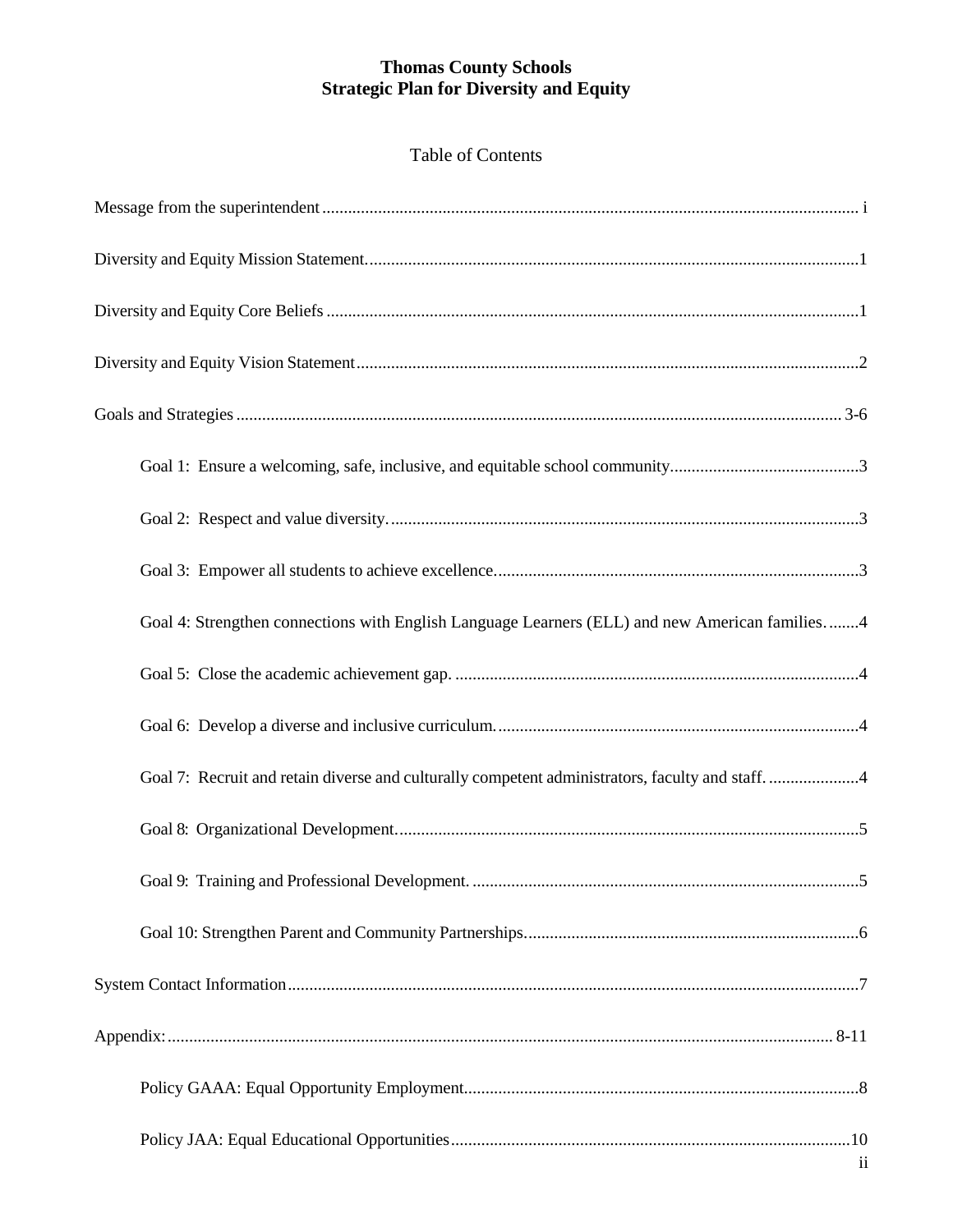#### **Introduction**

The Thomas County School System embraces its role in establishing a long-term mission and vision for diversity, equity, and inclusion. It is our mission to appreciate differences and actively promote inclusion and equity. We envision a district where every student is encouraged to achieve his or her highest potential, and we will leverage our differences to achieve excellence.

We will fully embrace our rich, diverse community as expressed through race, ethnicity, socioeconomic status, ability, sexual orientation, gender identity, gender expression, religion, national origin, immigration status, language background, language proficiency, and family structure.

We recognize that it will be an ongoing process to achieve and maintain this vision. We are prepared to do the work as we implement this Strategic Plan for Diversity and Equity. The plan provides guidance and a clear path for the work of the District, Superintendent, Board and community to achieve this noble vision.

This plan is a living document. As such, periodic adjustments will be necessary to capture progress and improvements as well as the need for redirection to ensure a deliberate course toward our goals for diversity, equity, and inclusion.

#### **Diversity and Equity Mission Statement**

The mission of the Thomas County School System for diversity, equity and inclusion is to actively include and value all students and to meet their unique learning needs while developing their understanding and respect of difference, thus preparing them to live in an inclusive, global community and ever-changing world.

# **Diversity and Equity Core Beliefs**

- We believe our schools should be a safe and welcoming environment that supports learning for all students.
- We believe all students will learn and be successful, and we recognize that students have different learning styles and that we must provide equitable supports.
- We believe in meeting the needs of a growing and diverse student population and understand that by valuing and supporting our multicultural and multilingual students and their families, all students will be more successful.
- We believe in inclusive curriculum, instruction and assessment that is learner-centered and based on high standards and expectations.
- We believe in promoting positive self-esteem, self-discipline, and mutual respect.
- We believe that in order to achieve academic excellence, students, teachers, parents and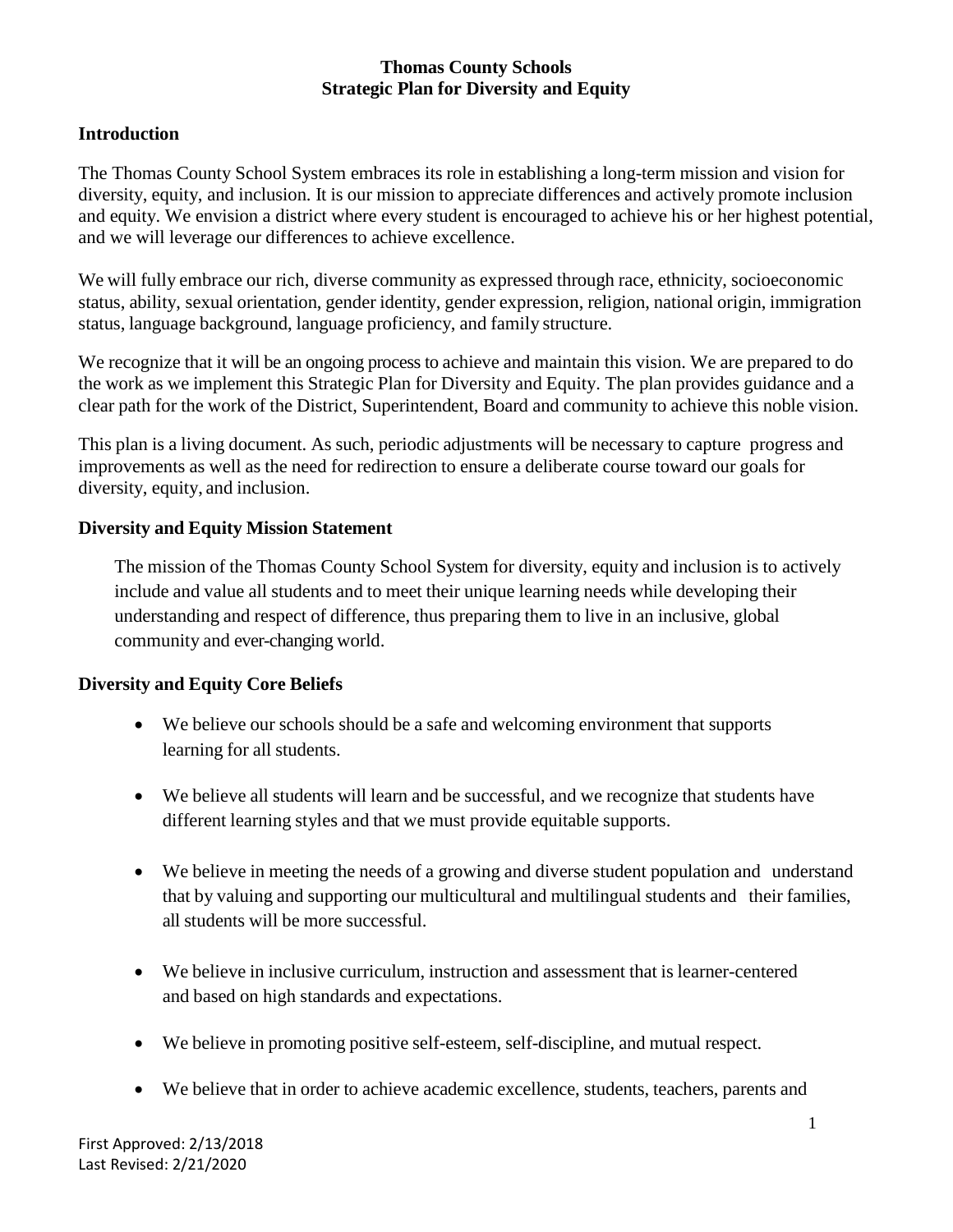community members must be active partners.

- We believe the recruitment and retention of a diverse and culturally competent faculty and staff is essential for meeting the needs of all our students.
- We believe that the system's policies and procedures must support our ability to achieve our diversity and equity goals.
- We believe that we each have a responsibility to combat racism, sexism and other forms of prejudice, discrimination and harassment for the betterment of our schools and society.

#### **Diversity and Equity Vision Statement**

The Thomas County School System will:

- Provide a welcoming, safe and equitable school community that is affirming and inclusive, including schools and classrooms that are a reflection of our community.
- Commit to a culture that reflects, respects, and embraces the voices, perspectives and differences arising from our diverse community.
- See each student as unique and seek to empower all students to achieve their highest potential.
- Eliminate educational inequalities by providing access to services, school resources, and other learning opportunities to all students.
- Develop a diverse and inclusive curriculum that reflects the wide range of voices, perspectives, and experiences of the students and families in our community and the world.
- Build trusting relationships with all students and their families.
- Recruit and retain culturally competent and diverse administrators, faculty, and staff.
- Provide regular professional development to assist educators and staff as they increase their understanding of inclusiveness and cultural proficiency.
- Ensure policies and procedures are consistent with our goals of diversity, equity and inclusion and that they do not act as barriers to our success.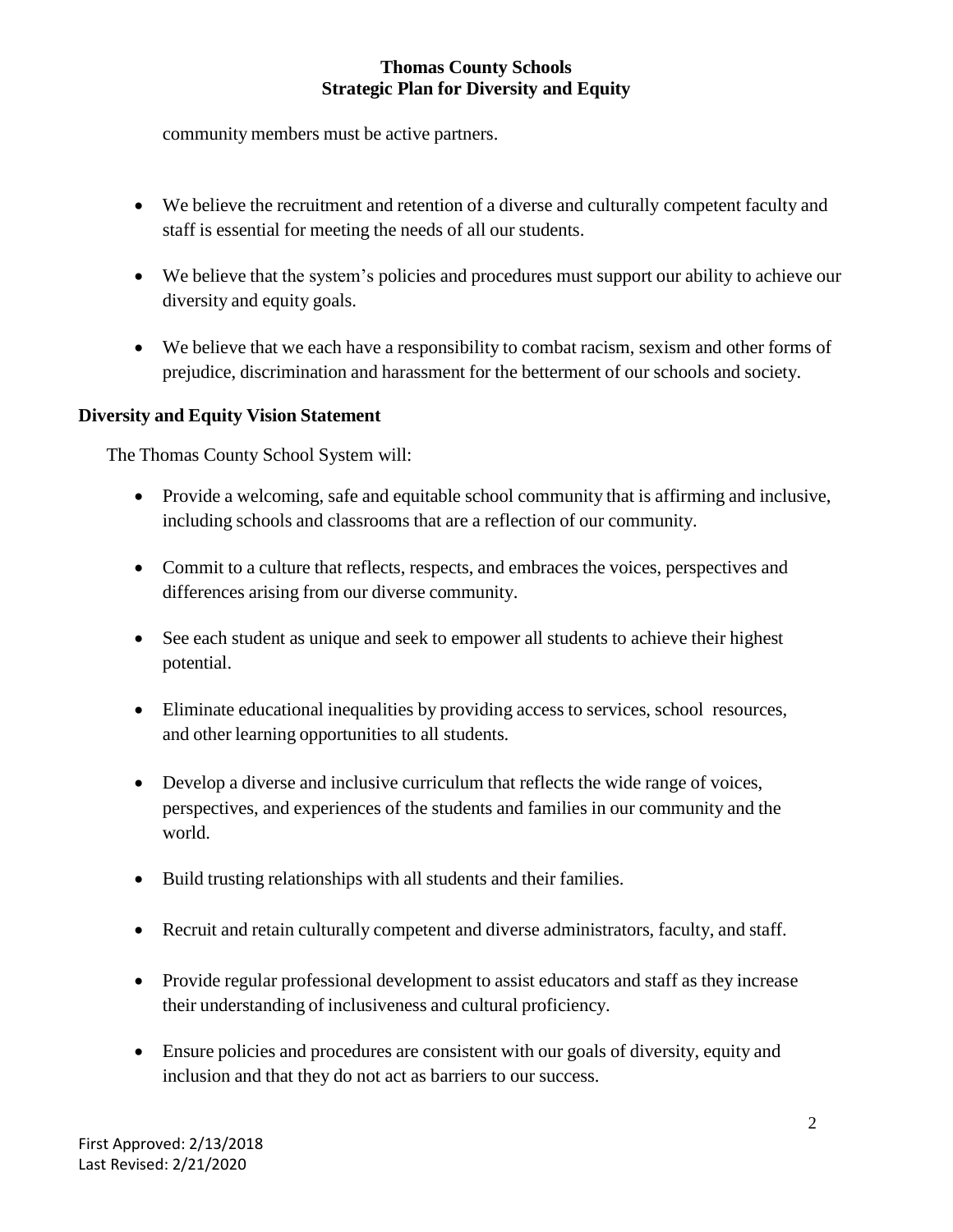Maximize outcomes for all students by encouraging parents and the community to be active partners in the learning process.

### **Goals and Strategies**

#### **Goal 1: Ensure a welcoming, safe, inclusive, and equitable school community**.

#### **Strategies:**

- Regular review of the school climate survey results
- Regular review of discipline and suspension data
- Assess and improve facilities, hallways and classrooms to ensure they are welcoming and inclusive

#### **Goal 2: Respect and value diversity.**

#### **Strategies:**

- Plan building-based cultural sharing and celebrations
- Plan for and promote inclusion and cultural awareness through equity activities and opportunities
- Provide professional development that empowers staff members to embrace the differences of others through collaborative processes
- Provide training for students on cultural awareness, responsiveness, and understanding
- Develop opportunities for cross-cultural conversations for students
- Build relationships through research-based instructional practices to create an environment of trust between students and staff as well as between students and their peers

#### **Goal 3: Empower all students to achieve excellence.**

#### **Strategies:**

- Continue to search for and remove barriers for student groups, particularly students of diverse backgrounds, to ensure they have the most rigorous courses available
- Encourage students with diverse backgrounds to enroll in STEM (Science, Technology, Engineering, and Mathematics) and other advanced level courses while providing any support needed for success
- Evaluate the process used for screening students for advanced level classes
- Provide opportunities for more students to access advanced level courses beginning at the elementary level, and continuing through high school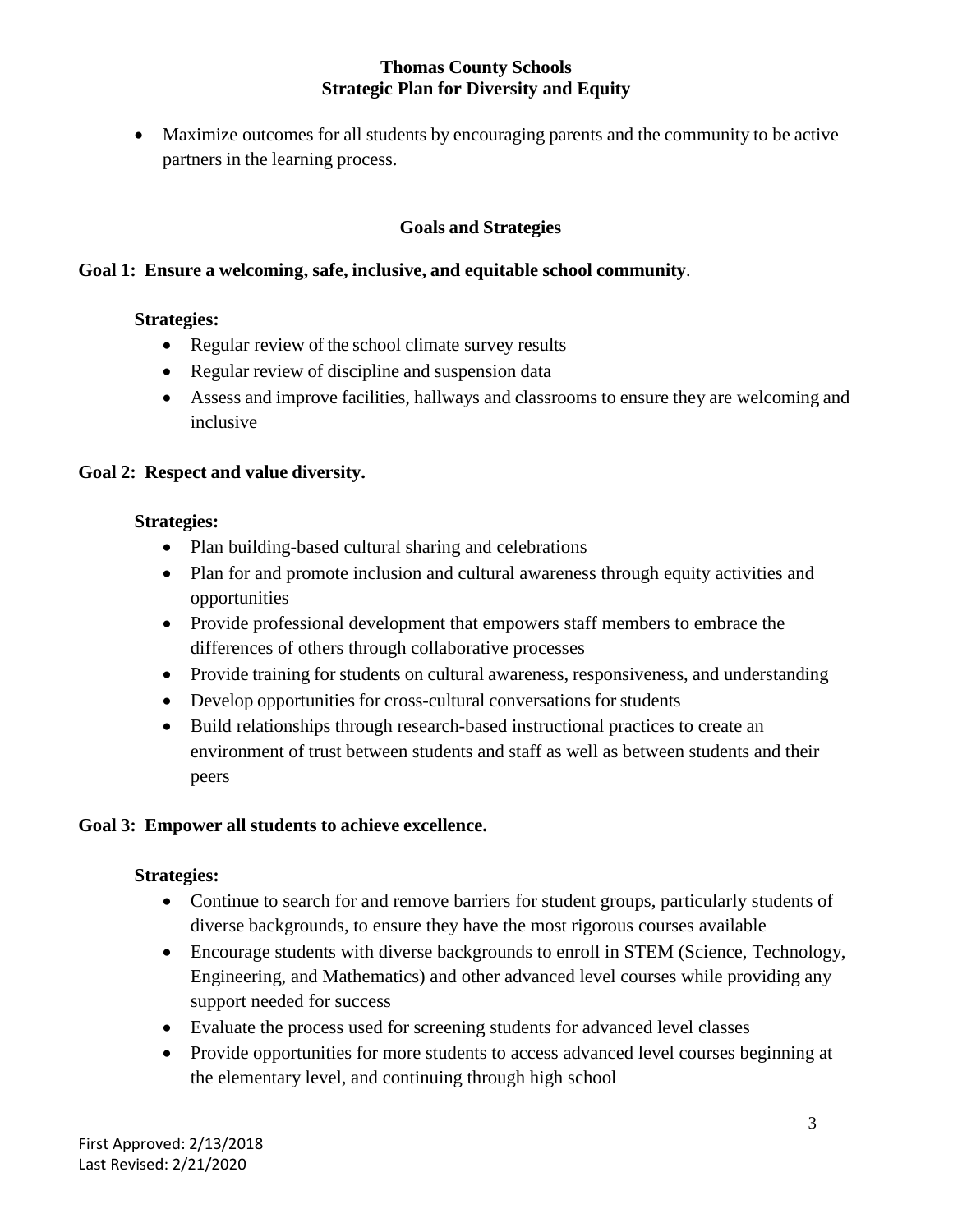- Provide leadership opportunities to students
- Foster student interest in curricular and extracurricular activities
- Provide a variety of opportunities to develop culturally aware student leaders

# **Goal 4: Strengthen connections with English Language Learners (ELL) and new American families.**

#### **Strategies:**

- Provide information to families in their native language about their children's educational progress
- Provide policies and other district information in multiple languages and formats
- Work collaboratively with other organizations that provide resources to families to broaden our collective impact

#### **Goal 5: Close the academic achievement gap.**

#### **Strategies:**

- Identify and implement instructional strategies and supports needed to improve academic outcomes for all students
- Utilize student assessment information to gain a clear picture of students' strengths and areas of need
- Identify how to best provide instructional interventions for underperforming students
- Provide additional learning opportunities for students who are not on grade level during the school day, after school, and through summer programs
- Discuss achievement gaps through equity conversations
- Utilize instructional technology as a way to better engage students and close the achievement gap

#### **Goal 6: Develop a diverse and inclusive curriculum.**

#### **Strategies:**

- Review existing curriculum materials for bias to ensure multicultural perspectives
- Research and purchase needed multicultural inclusive curriculum materials
- Utilize instructional materials aligned to Georgia's Standards of Excellence in order to provide all students, particularly those with diverse backgrounds, the academic foundation needed for a strong future, while understanding the cultural differences that may exist in the classroom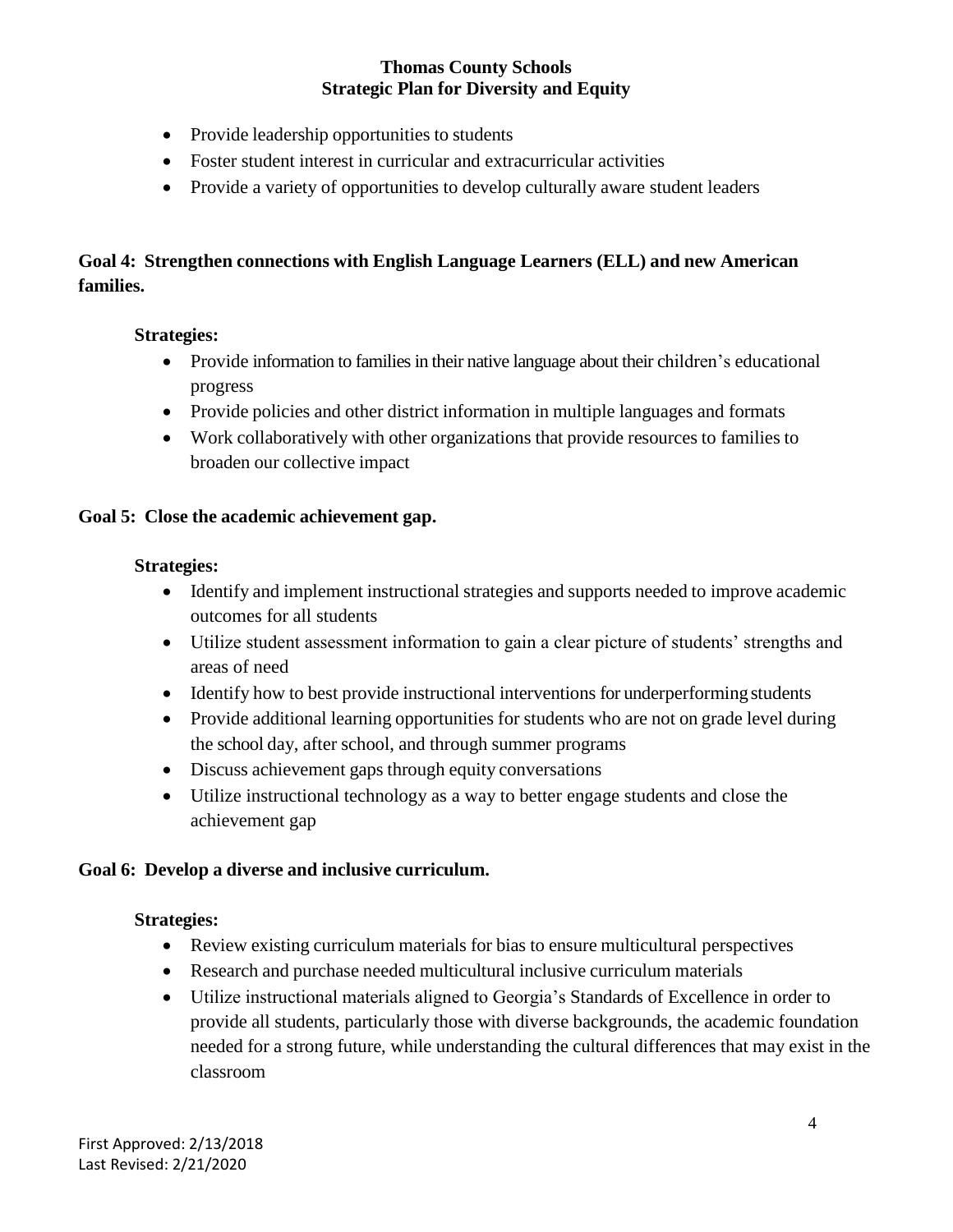#### **Goal 7: Recruit and retain diverse and culturally competent administrators, faculty and staff.**

#### **Strategies:**

- Develop and maintain hiring practices to meet the district wide goal of diverse administrators, teachers and staff
- Develop a hiring plan for all hiring departments, including non-certified positions
- Pursue resources which will allow for regular support and monitoring of all hiring processes across the district
- Review of recruitment and hiring practices for unintentional bias or exclusionary practices
- Encourage diversity in the membership of all district-level committees and all buildinglevel and district-level hiring committees
- Develop a long-term recruitment plan and promotional tools to attract diverse candidates
- Review exit surveys and make recommendations which could improve the quality of information we receive from staff members leaving our district
- Attend job fairs focused on candidates of color
- Maintain partnerships with historically black colleges and universities
- Develop recruitment teams to assist and support recruitment efforts
- Develop mentoring programs to support new teachers
- Develop partnerships with local community organizations, teacher organizations and faith institutions
- Provide diversity and equity resources specifically for the supervisors
- Reach out to minority parents and community members who may be qualified for employment postings

#### **Goal 8: Organizational Development.**

#### **Strategies:**

- Review policies and procedures for equity
- Support building-level administrators with employee evaluation and performance matters
- Provide information and timely response to employee questions on policies and procedures
- Offer supports to staff as indicated in performance evaluations
- Provide administrators with professional development to develop the skill set and emotional sensitivity to address, mediate, and work through challenging situations

#### **Goal 9: Training and Professional Development.**

First Approved: 2/13/2018 Last Revised: 2/21/2020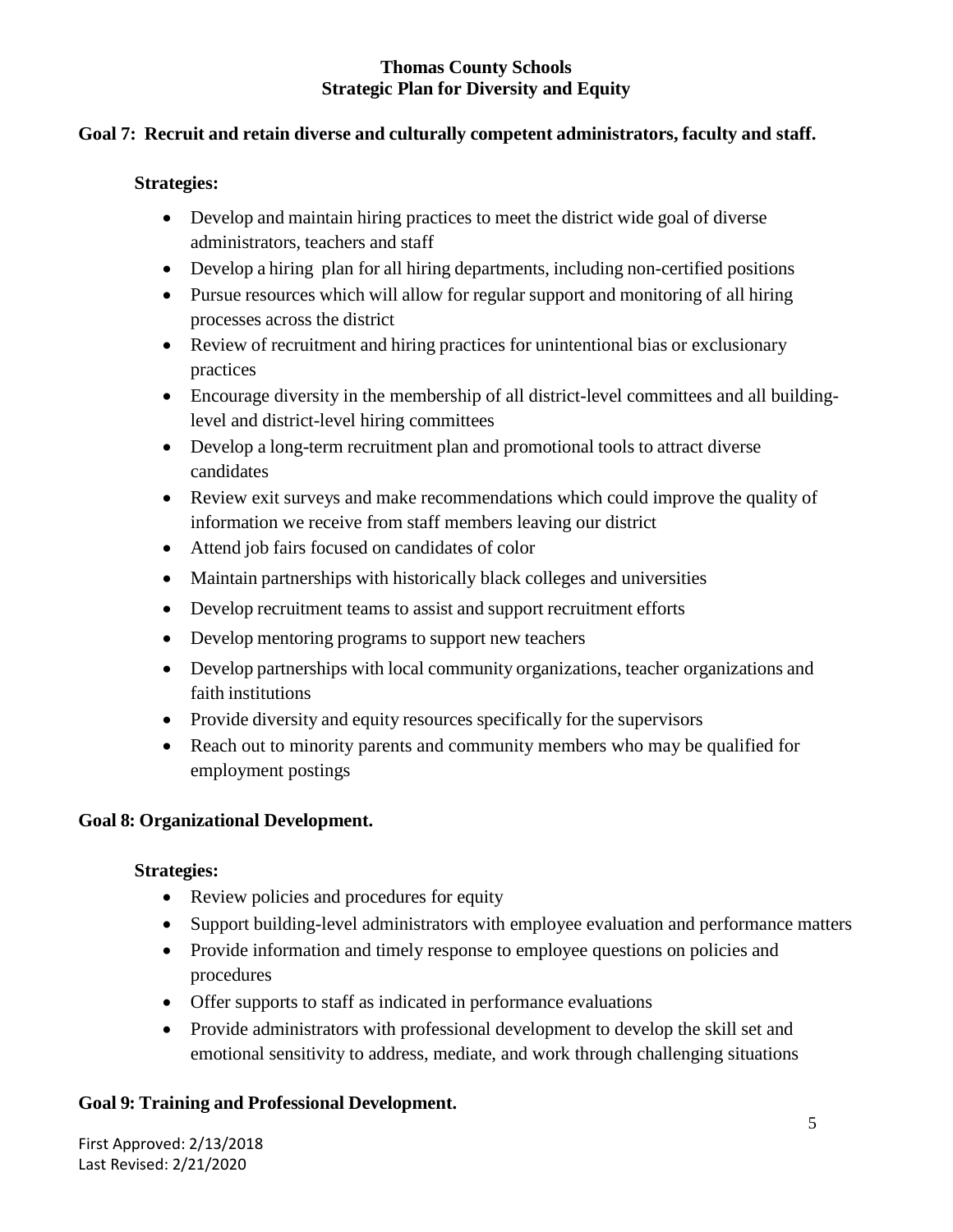#### **Strategies:**

- Develop cultural competency focused open forums for employees
- Maintain a professional development plan for the District that is aligned with the Strategic Plan for Diversity and Equity
- Include professional learning for diversity and equity in the district's professional learning plan
- Provide professional development that empowers staff members to embrace the differences of others through collaborative processes

# **Goal 10: Strengthen Parent and Community Partnerships.**

#### **Strategies:**

- Continue to improve system communications within the community and develop community support for ongoing school initiatives
- Improve communications with parents and the community regarding diversity and equity
- Encourage greater parent and community participation
- Continue to promote and encourage the use of our various and electronic communication tools. The website, app, and rapid calling system have a translation feature. Facebook, Instagram, and Twitter social media feeds, as well as submissions to local news media, will continue to feature news and photos about all students to show the diversity within our schools.
- Share information about school and community resources to assist new families
- Survey families about their interests to find out how best they can become involved in our schools

# **Conclusion**

We realize this is a work in progress. We will continue to make adjustments to fit the social and educational needs of all learners in the Thomas County School System. The Strategic Plan for Diversity and Equity offers knowledge, skills and resources for students, parents, faculty and staff, and community stakeholders. We value the diversity of our schools and community and hold high expectations for acceptance, support, and inclusion.

If you have any suggestions about how we can improve our system's Diversity and Equity Plan or ways that we can make our system better overall, please contact any of the staff members listed in the following section.